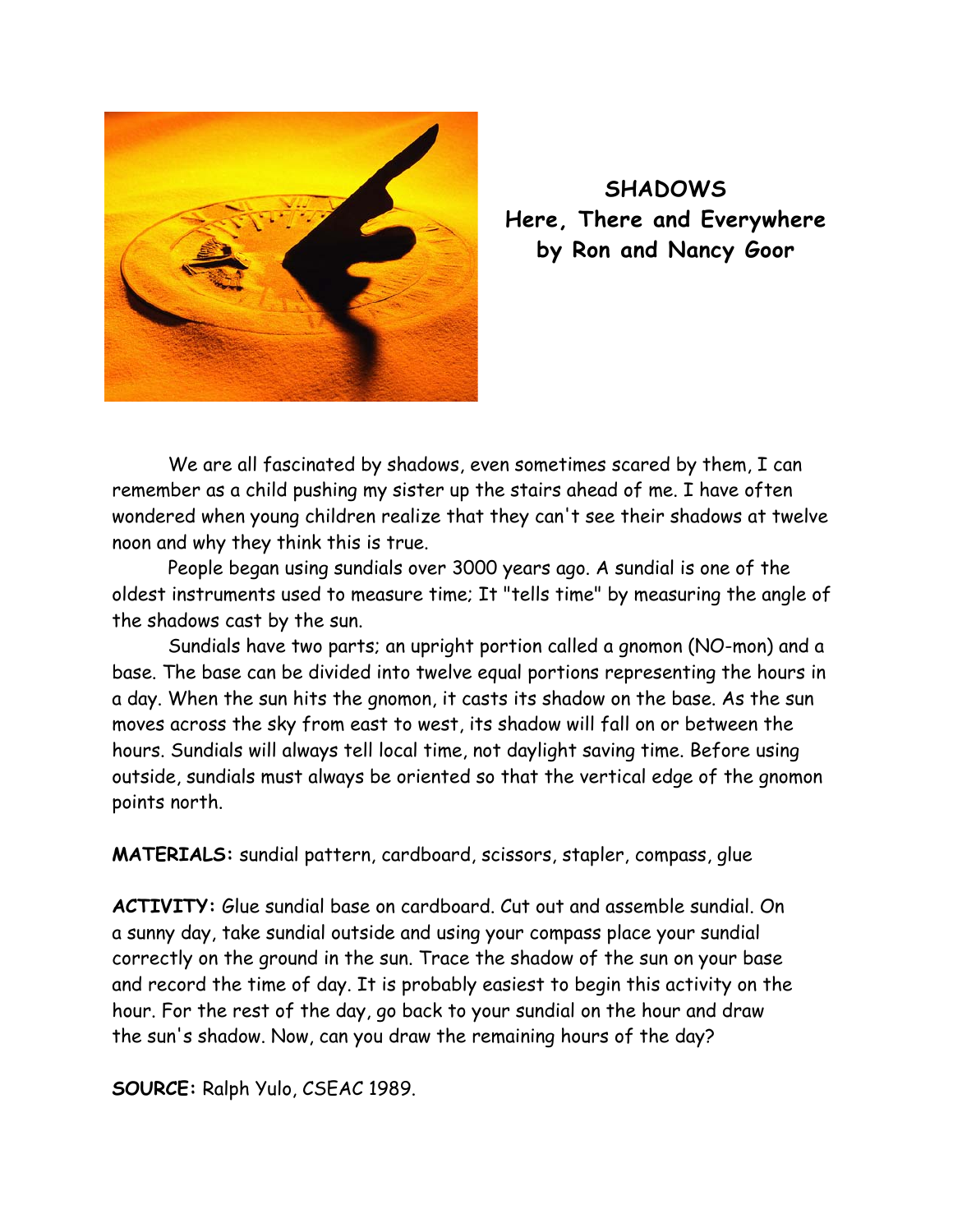WEBSITE: www.pekin.net/sundial/index.html This website takes you to Pekin, Illinois so that you can observe the World's Greatest Sundial. It can be used to predict the point or sunrise or sunset to locate the North Star or the constellations.

## **STANDARDS:**

**BSL:** 1.1, 1.3, 1.5, 2.2, 4.9, 6.1, 8.3, 9.5, 11.2, 11.4, 12.1, 12.2, 12.3, 12.4, 12.9 **NCTM:** 1a, 1b, 2a, 3b, 9b **SCS:** A1, B2, B3, D2, H2, H3

Goor, Nancy and Ron. Shadows, Here, There, and Everywhere. Thomas Y. Crowell, 1981. ISBN#0690014322.